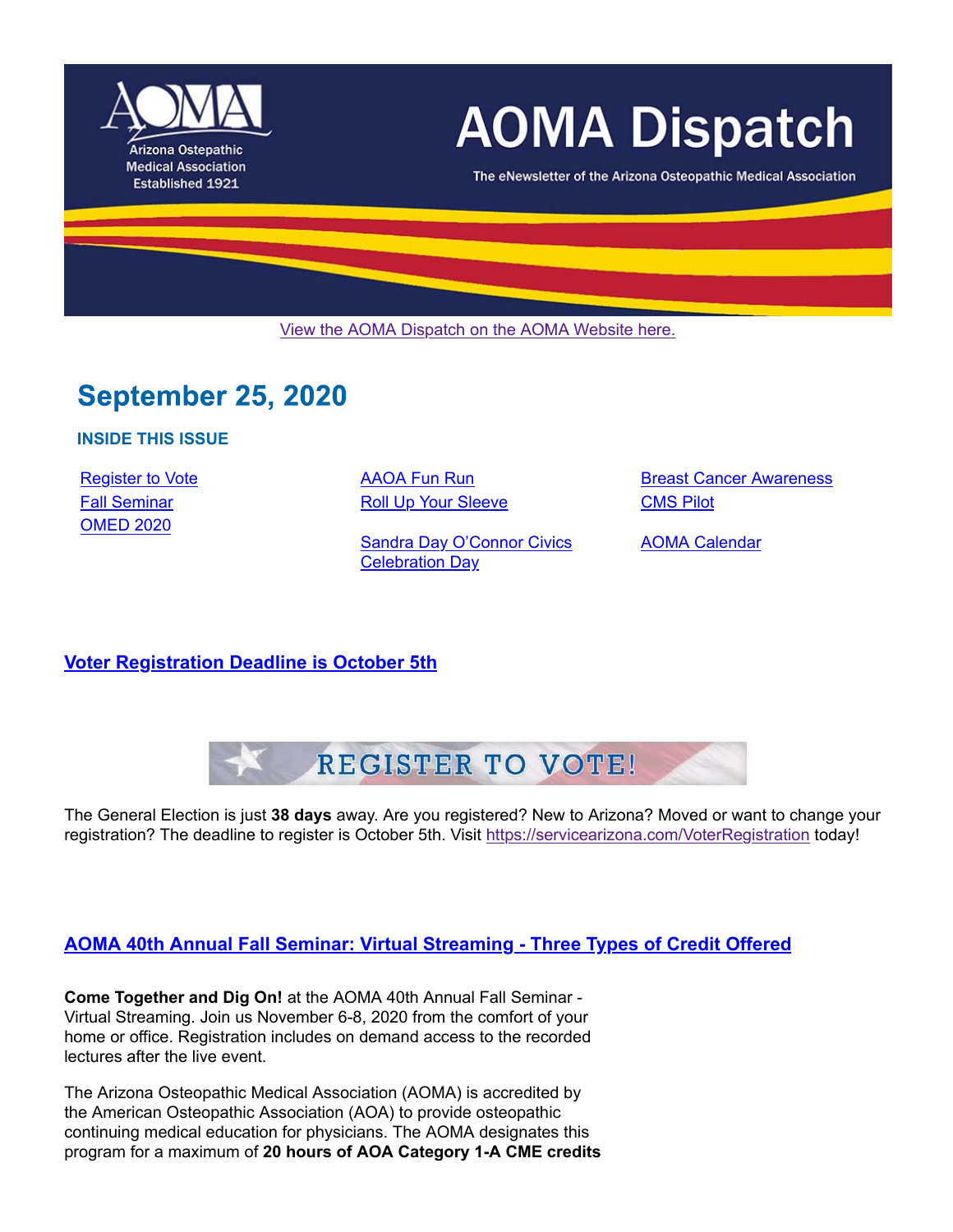and will report CME credits commensurate with the extent of the physician's participation in this activity.

This activity has been planned and implemented in accordance with the accreditation requirements and policies of the Acccreditation Council for Continuing Medical Education (ACCME). The Arizona Osteopathic Medical Association is accredited by ACCME to provide continuing medical education for physicians.



AOMA designates this live activity for a maximum of **20** *AMA PRA Category 1 Credits™*. Physicians should only claim credit commensurate with the extent of their participation in the activity.

This Live activity, AOMA 40th Annual Fall Seminar: Come Together and Dig On, with a beginning date of 11/6/2020, has been reviewed and is acceptable for up to 20.0 Prescribed credit(s) by the **American Academy of Family Physicians**. Physicians should claim only the credit commensurate with the extent of their participation in the activity.

Timely topics include COVID-19 update, telemedicine, physician burnout, and more. Download the full agenda here.

**Save \$100!** Register online by October 13, 2020 at www.az-osteo.org/Fall2020

# **OMED 2020 - 125th Osteopathic Medical Conference & Exposition**



Registration for OMED 2020 is now open. Earn up to 30 AOA Category 1-A CME credits selected from more than 100 hours of didactic programming.

This year's virtual event will feature programming from specialties including: Addiction Medicine, Allergy & Immunology, Dermatology, Emergency Medicine, Family Practice, Neurology & Psychiatry, Occupational & Preventive Medicine, Osteopathy, Prolotherapy, Physical Medicine & Rehabilitation, Rheumatology, and Sports Medicine.

For more information and to register go to https://omed.osteopathic.org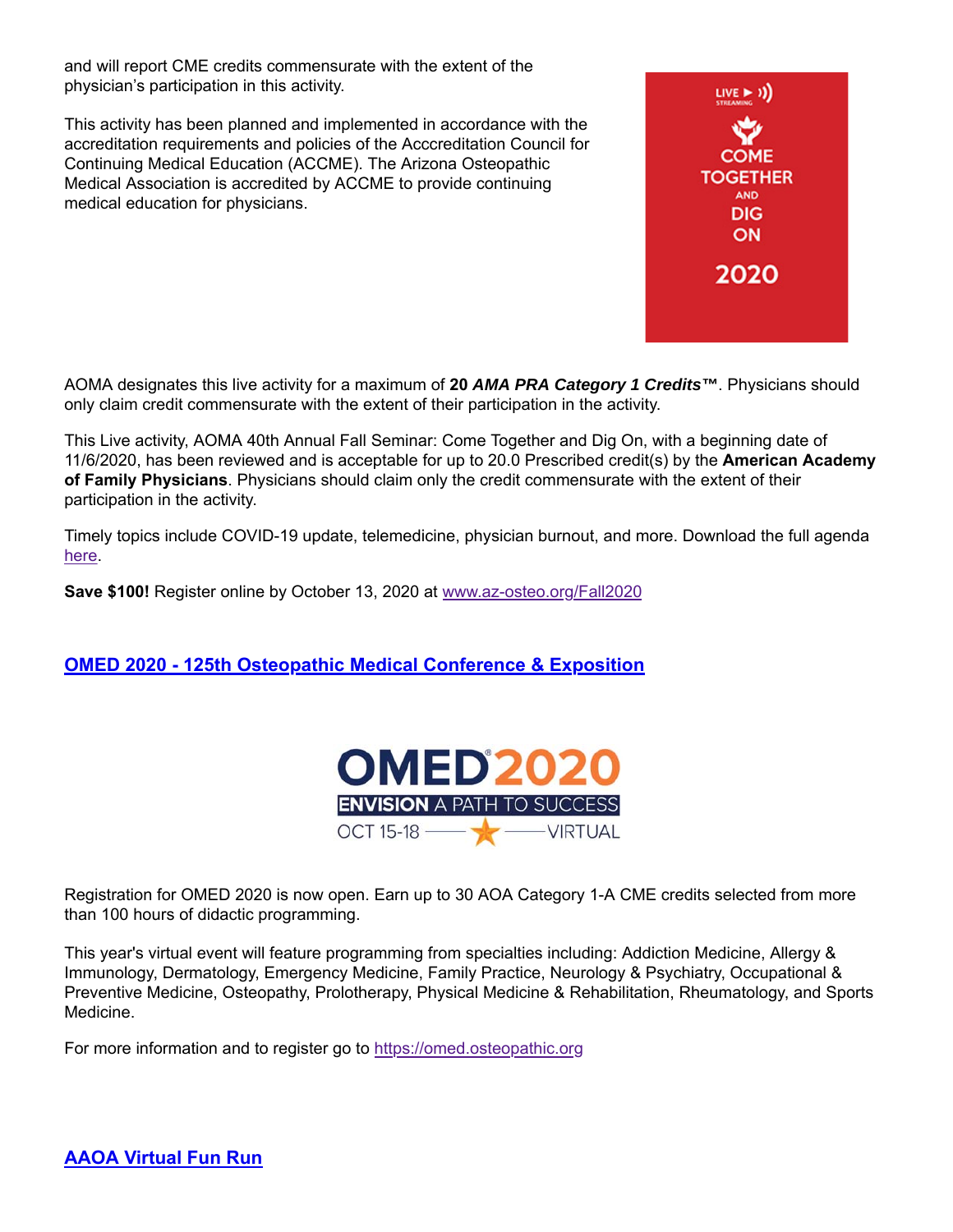The Advocates for the American Osteopathic Association (AAOA) invite you to get out of your house and participate in their Virtual Fun Run during the week of OMED. They are extending the time to run between October 15 – 20. Complete this walk, or run 5K on a course of your choosing, and get your swag sent to your front door.



Join in the FUN and sign-up now! The money raised from this event will go towards the AAOA Special Projects Grant Fund. These grants allow osteopathic organizations and affiliates to apply for and receive money toward community projects across the country. Register for the Fun Run.



# **Roll Up Your Sleeve! Getting Your Influenza Shot Helps Arizona Hospitals**

Want to do even more to protect yourself, your loved ones, healthcare workers, first responders, and your community while COVID-19 continues to circulate in Arizona? Roll up your sleeve and get an influenza shot.

The Arizona Department of Health Services (ADHS) has launched a public awareness campaign – Roll Up Your Sleeve – to encourage people to get an influenza shot. It includes messages for healthcare workers, families with young children, college students, and people at high risk for serious complications from influenza. There's also a new Roll Up Your Sleeve website featuring an influenza shot locator.

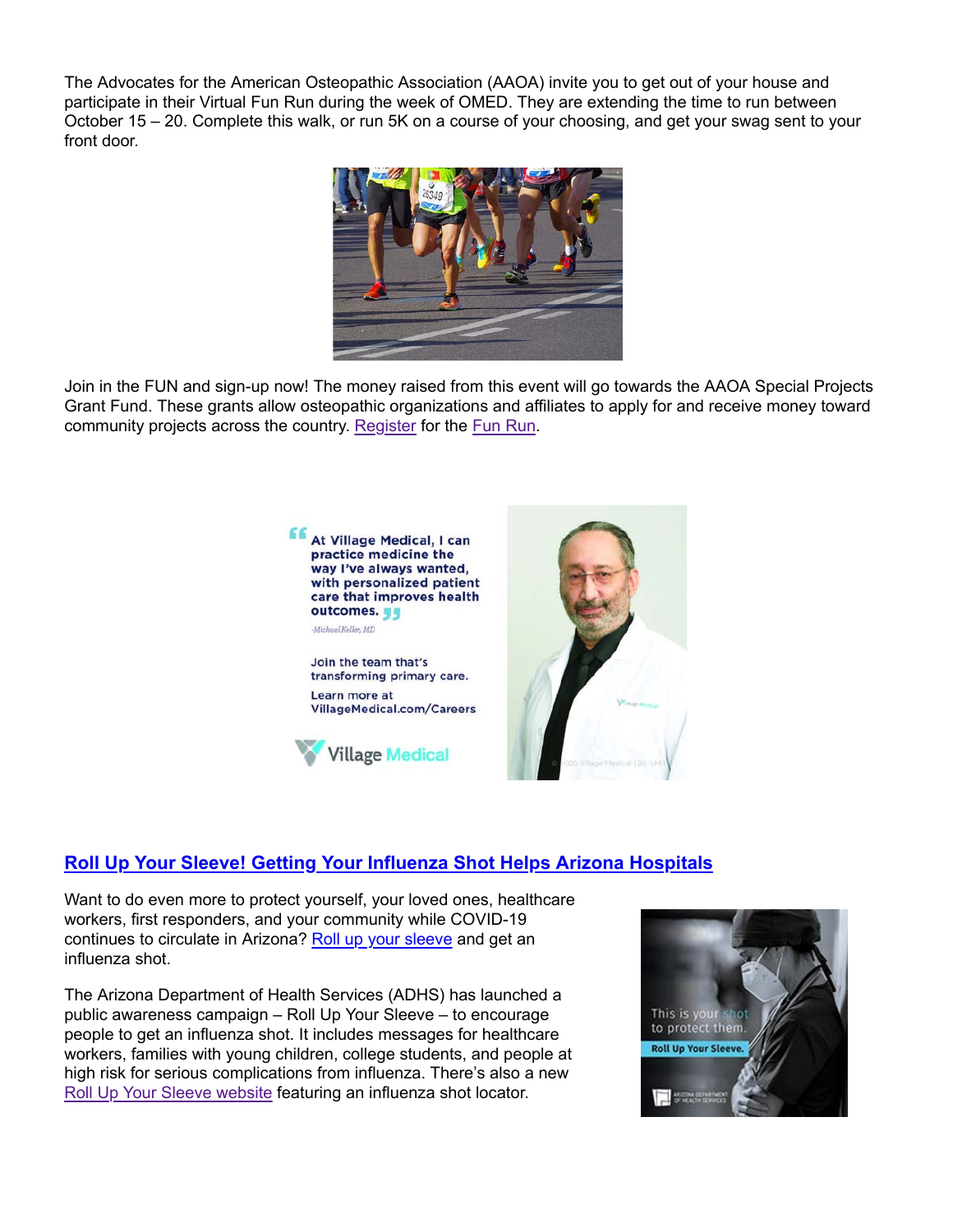The influenza vaccine is already available, and the shot offers protection throughout the flu season. Even though influenza season usually peaks after New Year's, it can begin earlier. Last influenza season, for example, hit earlier and harder than usual.

Roll Up Your Sleeve aims to reduce the chances of a potential one-two punch from influenza and COVID-19 cases that could strain healthcare resources.

For more information, visit www.azhealth.gov/RollUpYourSleeve.

# **Sandra Day O'Connor Civics Celebration Day**

Today, September 25, 2020, is Arizona's inaugural Sandra Day O'Connor Civics Celebration Day coinciding with the 39th anniversary of Justice O'Connor being sworn in as the first female Supreme Court Justice. Legislation establishing this celebratory day was signed into law on March 24, 2020 and honors Justice O'Connor's commitment to public service and encouraging civic engagement among the nation's children.

Arizona is proud to call Justice O'Connor one of our own!

# **October is Breast Cancer Awareness Month**

The worldwide annual campaign kicks off next month, involving thousands of organizations, highlighting the importance of breast awareness, self-exams, education, and research. For more information and breast cancer resources, visit www.nationalbreastcancer.org.

# **CMS Medical Documentation Interoperability Pilot**

The Centers for Medicare and Medicaid (CMS) is encouraging healthcare providers to participate in a new interoperability pilot to test medical documentation exchanges. This Electronic Medical Documentation Interoperability (EMDI) Initiative is designed to reduce provider burden through the standardization of electronic documentation workflow. For more information register for a webinar or email EMDI\_team@scopeinfote



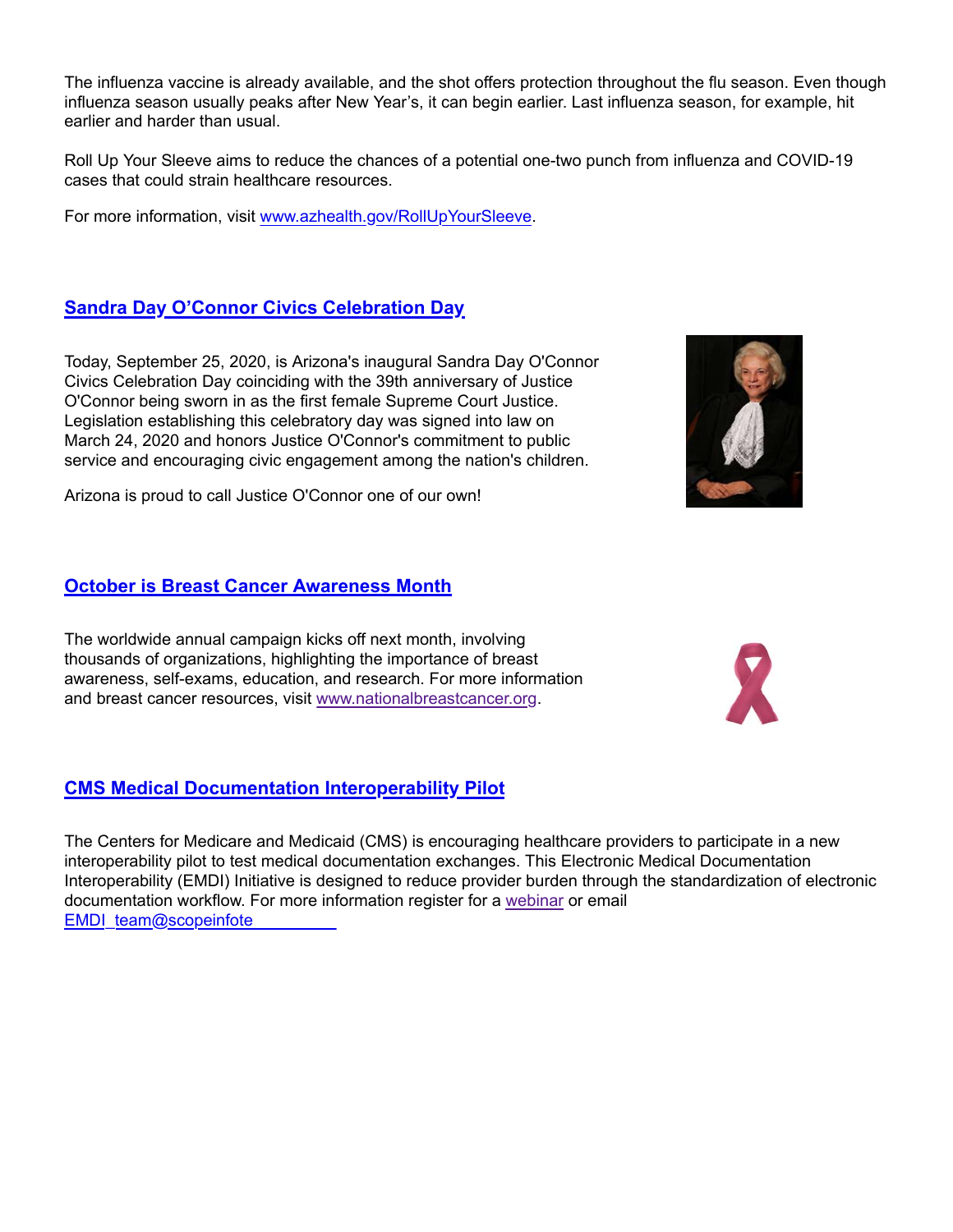

#### **Patients are Looking for YOU!**



#### **Update Your Profile!**

One of the benefits of AOMA membership is the **Find a Physician** public directory search. Make sure your practice information is up to date by logging in to your member profile on the AOMA website. When you do, prospective patients and potential referring physicians will be able to find you.

# Join AOMA

#### **Not an AOMA Member?**

Join today and be a part of the 99-year tradition of the Arizona Osteopathic Medical Association!

Membership in AOMA is an affordable vehicle to keep abreast of national and local issues, protect your professional practice, enhance your specialized skills, further your career, and be a part of the future of osteopathic medicine in Arizona.

Refer a new AOMA member and receive at \$100 credit. Go to www.az-osteo.org/Recruit

**Arizona Vaccine News**



**AzDHS Vaccine Newsletter**

**CDC Immunization Schedules**

**2020 T.I.P.S. Training is ONLINE**

#### **AOMA Calendar of Events-**

**AOMA Board of Trustees Meeting -** Saturday, October 24, 2020 - Virtual Meeting **AOMA 40th Annual Fall Seminar -** November 6 - 8, 2020 - Virtual Event **Dinner with Doctors: A Virtual Experience** - November 13, 2020

In case you missed a past issue of the AOMA Dispatch, visit the Archiv